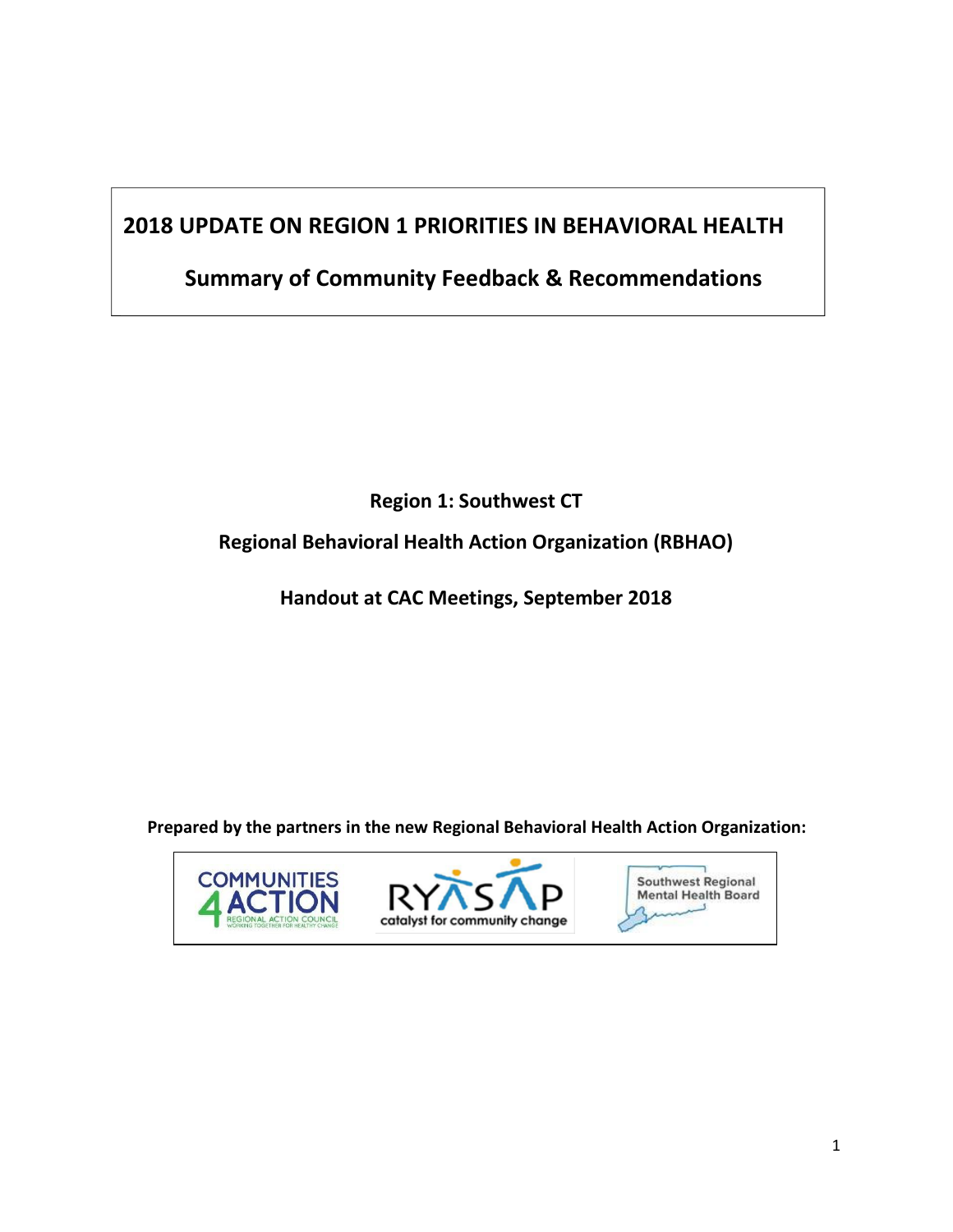## **2018 Priority Services Planning Report for Southwest CT Summary of feedback from focus groups, interviews, provider surveys**

### **I. PREVENTION**

#### **A. New Resources/ Getting Better:**

- More screenings in more locations (SBIRT / A-SBIRT / Wellness Screen)
- School systems continue to increase their focus on social-emotional programming (in recognition of the constant increase in anxiety / depression / suicidality)
	- o Schools are using programs like GoZen (for childhood anxiety), GoHackify (childhood OCD), Wingman curriculum, 2<sup>nd</sup> Steps
	- o Wellness Days and weeks in schools
	- $\circ$  Norwalk launched a city-wide social-emotional and mental health initiative (Stamford and Bridgeport have previously done this)
- DCF is planning to train 900 people (statewide) in Circle of Security Parenting
- Avielle Foundation's work
- Americares interns "PreventionCorps" providing prevention education throughout the communities
- Widespread trainings on Narcan
- Stigma surrounding mental illness and seeking treatment seems to have lessened
- Discussions and transparency minimizing stigma
- Availability of groups and forums is getting better

#### **B. Gaps / Emerging Issues / Getting Worse:**

#### 1. Prevention: **What are the most common mental health and substance use disorders in your community**?

- $\circ$  #1 most common answer: anxiety and depression esp. kids & young people also in parents
	- "Everybody's teens are on anti-anxiety meds: the docs are promoting it and kids are being labeled. Also ADHD meds."
	- "Everyone's looking for immediate gratification. Magic bullet thinking. People aren't getting the toolkit of meditating or breathing techniques." A panic attack lasts 10 minutes, and the Xanax is going to take 20 minutes to work; clonopin takes 30.
	- NB: School stress will get worse in coming years with new high school requirements (no free periods, requirement to identify a "pathway," requirement to do a capstone project).
- o Marijuana, vaping, alcohol
	- marijuana is normalized
		- Parents / teens have no idea about the linkage between heavy usage and 8-pointIQ loss, increased risk of schizophrenia, 10% addiction rate.
	- **vaping by itself and as vector for other drugs**
- o Other drugs:
	- **•** Opioids are getting all the attention but marijuana is more common.
	- **PCP** is reported to be increasing in Norwalk, according to the CCT. Stamford and Bridgeport CCTs report stable levels, but Bridgeport notes that PCP is more prevalent than opioids.
	- **Cocaine is increasing.**
	- "Spice is coming up. Easy access."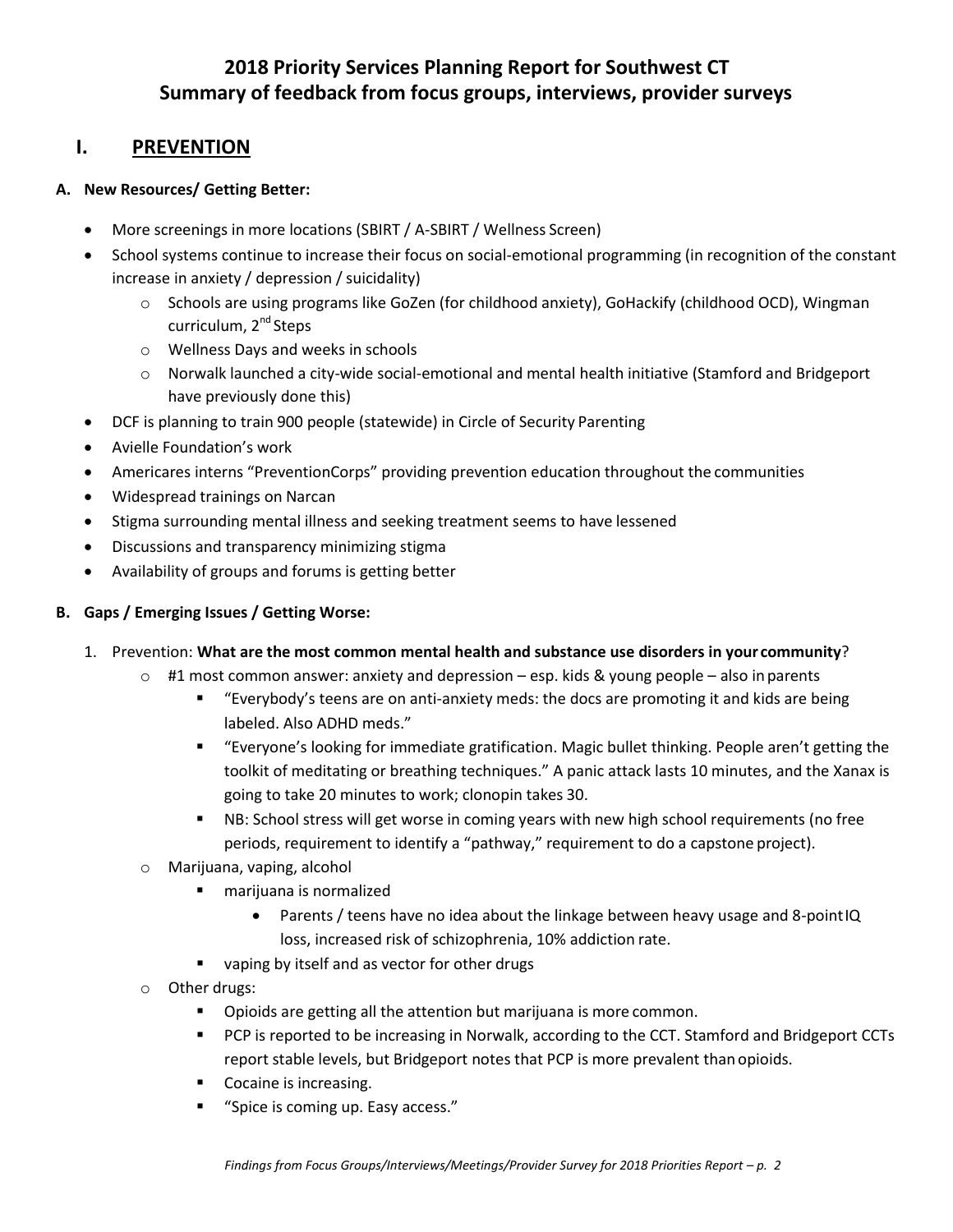- $\circ$  Role of social media: isolation, bullying, sexting, glorifying drugs, amplifying anxieties and fears
- o Competition for resources
- o Lack of resources for single women with children and youth
- o Insurance issues
- 2. **Given those issues, are we reaching the right people with the right messages**?
	- o VAST majority of respondents said No.
		- Some said if you know where to find it.
	- o "We're trying through all types of media but it is difficult."
	- $\circ$  "We're doing a pretty good job of intervention, but not prevention, of anxiety/depression."
	- o Police & EMS could be a better vector for information, especially during crisis
	- $\circ$  Shatterproof has a better drug education model than DARE, which should be adopted.
	- o More focus on MH recovery !
	- $\circ$  CAC members noted that the Change the Script campaign for the general population was not visible and people did not know what it was about.
	- $\circ$  There are virtually no messages in Spanish. Need radio messaging for Latino population.

#### 3. **Recommendations**:

- o When funding is available for one substance (opioids), grants should be written broadly so that projects can use that topic to open the door to discuss broader mental health and substance use issues. Don't miss the opportunity! (e.g., Change the Script campaign, SBIRT activities when they focus only onSUD)
- o Need to focus on social-emotional wellness in schools and communities.
- o Increase focus on mass media and social media strategies. Presentations to community groups do not raise enough awareness or reach enough people. The same PTO parents always go toeverything.
	- Comment that it will be extremely difficult for the prevention messages on social media to outweigh the pro-drug messages on social media
- o Start prevention / wellness work earlier: elementary school.
- o Strengthen general education on MH and SUD
	- **Teachers, nurses, admin aren't equipped to deal with MH issues.**
	- Parents aren't aware of what their children might be exposed to. "*Elementary* school kids are putting alcohol on tampons and inserting them. Parents wouldn't think to educate them about that!"
- o Suicide:
	- Focus prevention efforts downstream, on wellness or general mental health training
	- **If** Integrate regional suicide network with RBHAO
	- Renew ASIST training to clinicians
	- **Provide QPR trainers with refresher training & update list of QPR trainers**
	- Develop brief, engaging, culturally specific Spanish-language behavioral health training and disseminate statewide
- $\circ$  "A lot of the prevention is geared toward youth would benefit the community to merge with the adult side. When people are 18 they just drop off the cliff."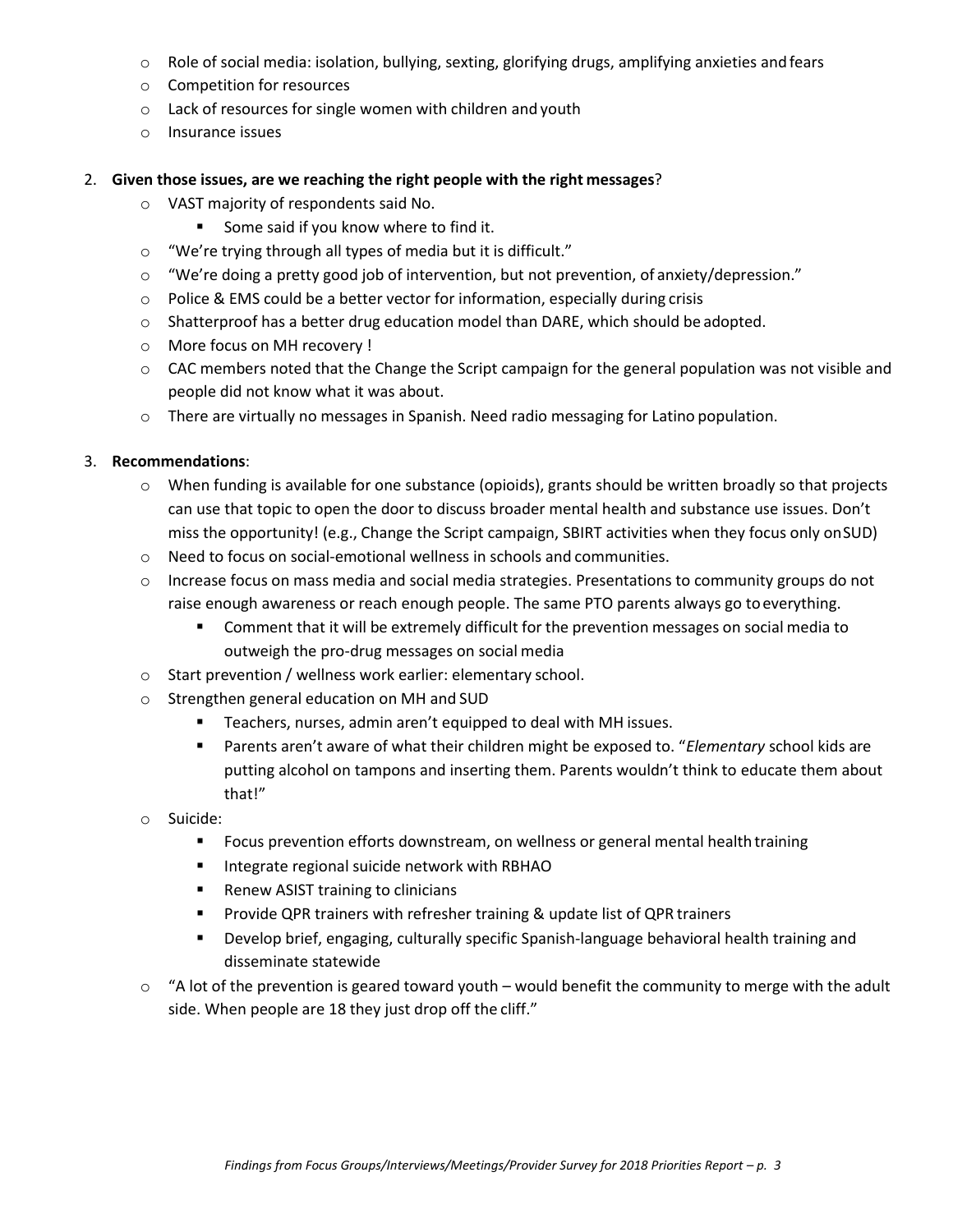## **II. TREATMENT**

#### **A. New Resources/ Getting Better:**

- Supportive Housing Works just got a grant to purchase and outfit a mobile van to engage and provide services to homeless youth
- C2 was developed in Stratford after our discussions during last year's Priorities Planning process about adapting the Community Care Team model at a municipal level.
- CT Counseling Centers has opened a mental health and substance use center in Stamford.
- CHC and CT Ren are going to start providing suboxone
- Optimus in Stamford has reopened doors for behavioral health no longer just for internal patients.
- Optimus has added child and adolescent services in Stamford and increased their behavioral health programs in Bridgeport.
- Americares has made a difference
- Provider training on Culturally & Linguistically Appropriate Services has taken place in the region through our efforts and through DCF. We've established a learning collaborative.
- Some report that police training has improved
- **•** Teen Talk and similar programs in more schools
- DMHAS's bed registry was recognized as a step in the right direction although the beds are usually gone when you call. One respondent noted that you have to call right after the list gets updated each afternoon(4pm).
- Unique program to outreach to homeless at train stations: collaboration between shelters andtransportation
- Telehealth programs at the hospitals, e-consults through CHC (for many different speciality programs), Access Mental Health CT. *However, question about whether these services are reimbursable. YNHH and St V's said their programs are not; WCHN said theirs is. We will connect them to discuss. Could be legislative issue.*
- Child & Adolescent ED in Stamford
- More providers (e.g., WCHN) are embedding social workers in their medical groups to integrate BH so doctors can do a warm handoff
- Community collaboration (like CCT) working together to "do the same with less and less."
- Creativity of emerging agencies to reach people who won't come in, e.g., CareMore have primary care docs going to people's houses
- STR grant. Vouchers for those who needed opioid treatment and didn't have insurance: was really easy to get people into 30-day treatment on the same day
- Sensory rooms at hospitals

#### **B. Gaps / Emerging Issues / Getting Worse:**

#### 1. **Disorders that are underserved**:

- o First episode psychosis (often in young adults who are heavy marijuana users)
	- In Easton, 4 recent grads out of a class of 180 have psychosis. 2 were heavy marijuana users, 2 have had Lyme. Research shows Lyme-mental illness link.
- o Co-occurring disorders (MH/SUD, or BH+medical)
	- In acute cases, MH providers say client is "too much substance" and SUD providers say client is "too MH" so nowhere to go. Substance users with high medical needs also get kicked out.
- o Hoarding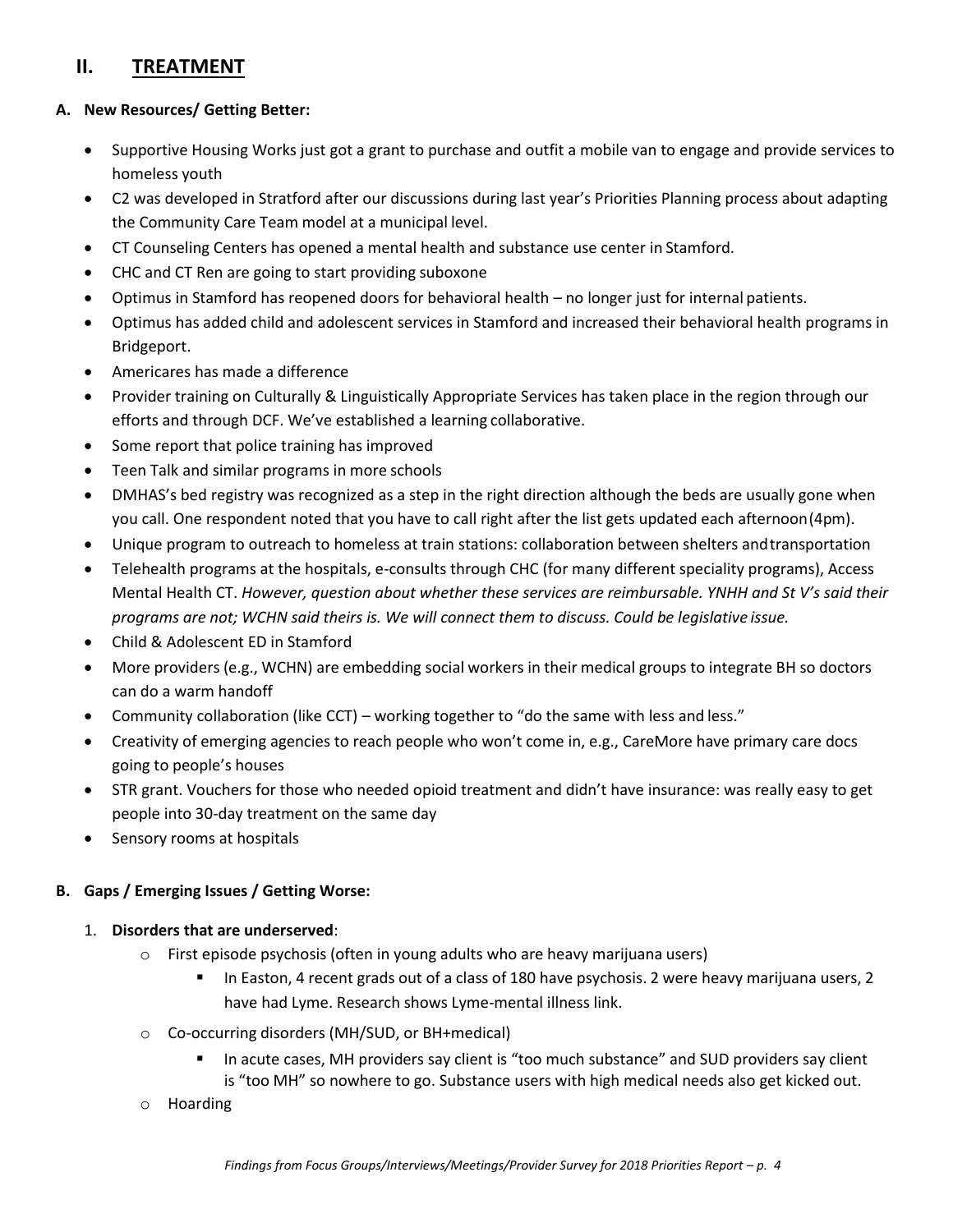- o Autism cited repeatedly as a huge need, esp. over 18 yo "Maybe one psychologist in New Haven who will even test adults."
- o ADHD
- o young adult mental health : failure to launch, trauma-based illnesses
- o child mental health
- $\circ$  "It can be frustrating for those of us who work in the field to see all the effort (and resources) going to the younger population when funding is being stripped from those in current need." This was cited in our last priority report as well: The majority of the population and of DMHAS clients is middle aged, yet they get no attention. Suicide and opioid abuse are rampant in this age group.
- o videogame addiction
- o eating disorders, especially for men
- 2. Profile of the **hardest people to serve given current resources**:
	- o Those with multiple challenges:
		- **Those with SMI + homeless or COD and homeless, especially when they need a long-term bed**
		- CVH has refused patients with COD (primary Dx SUD) because they're "too mentally ill" where are they supposed to go if that's the safety net?
		- $\blacksquare$  the reentry population who also have SUD + personality disorder;
		- older adults with significant medical comorbidities and cognitive and medication changes who aren't safe in the community but aren't yet eligible for nursing home care.
	- $\circ$  People with developmental disabilities fall through the cracks; nowhere to go for someone on HUSKY to be diagnosed. Schools lack capacity to deal with the needs of kids with IEPs (example, autism).
	- o Adults who need to be tested for ADHD (need neuropsych)
	- o The undocumented
	- o Non English speakers (Spanish, Creole, French, Arabic, Portuguese cited)
		- Language Line is very impersonal also get different translator each time
	- o Deaf and hearing impaired: LifeBridge and DORS services are hard to schedule
	- $\circ$  Individuals who are disconnected from supports, including those who have had previous negative experiences and refuse treatment and those who are "not taken seriously" by providers for being "frequent visitors."
		- CCT teams would prefer mechanisms to mandate treatment (for MH and SUD), especially for those in supported housing. However, consumers are strongly against that.
	- o Individuals who need pain management:
		- **Harder to prescriptions from their Primary Care Physician; if homebound can't get to a pain** mgmt. specialist and if they don't need surgery they may not qualify for a specialist. Need more options.
	- o Long-term benzo users are being told to taper over a 30 day period but can't.
	- o Gender dysphoria:
		- **EXECT** Getting psych evals for transgender surgery. Debate among providers over whether people need psych clearance any more.
		- Training for personnel to ask about identity / pronouns/ transitioning. Problem for taking urines (what organs do people have).
		- **UPERFIGHTER Value Care Alliance does "organ inventory"**
	- o Getting bariatric evals.
	- o Hoarders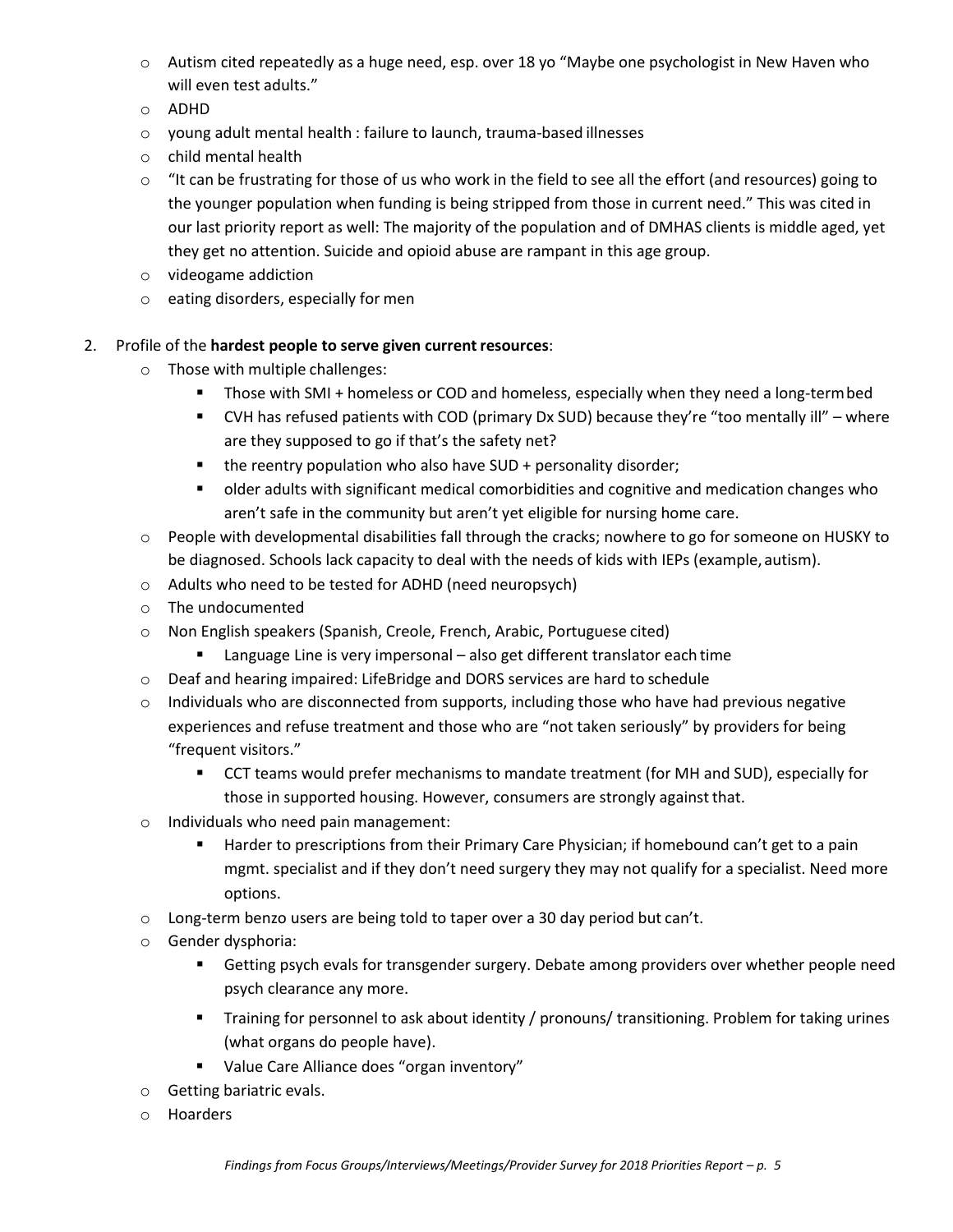- o The near-elderly: under 65 yet not eligible for SWCAA.
	- Related barrier: different age limits to access different programs' services

#### 3. **Access to psychiatrists** continues to worsen. Most mentioned issue.

- $\circ$  Support legislative recommendations to address the workforce shortage, including options such as expanding telepsychiatry, providing incentives to doctors to enter the field, incentivizing doctors to accept insurance, increasing the APRN workforce, changing scope of practice and training to allow psychologists to prescribe, etc.
- o Pay is insufficient to hold onto psychiatrists. One hospital keeps interviewing docs but they don't come back. It's been 8 months or more and they still can't take new referrals.

#### 4. **Inadequate levels of care**:

- o Provider shortage generally.
	- **Nore school social workers.**
	- Recommendation: Create incentive system for those who stay 3 years
- o First episode psychosis programs are not available in Southwest CT. Need to bring STEP to Fairfield **County**
- o Need ACT level of care for Stamford area: intensive case management for people with chronic mental illness. Needs to be available 24 hrs/day
	- Recommendation to turn the Dubois CSP into an ACT team, since there are so many other CSP's in the area and the highest-need patients are being turfed to Dubois.
- o Need Community Support Program (CSP) level of care for those whose primary Dx is SUD rather than MH. Can we simply change the eligibility requirement?
- $\circ$  Stamford and Norwalk areas report need for an IOP for mental health. Currently people come out of a hospital inpatient stay and have to go to the community health center because there isn't a higher level of care available.
- o "We don't need more detox beds, we need ANY detox beds." (Stamford) Only Greenwich and Norwalk have a few freestanding detox beds.
- o Need for MH jail diversion.
- o Inpatient psych for children and teens
	- Months-long waits for long-term / state beds. Solnit is closed for admissions until September (3 months out)
	- IOP for kids under age 12
	- **Figster Care population has to go up to Bridgeport because Norwalk only has Child Guidance**
- o Longer-term treatment beds: 60 day, 90 day and beyond
	- Recommendation regarding homeless who have a long-term treatment bed: On day 91 they lose their status as chronically homeless which restarts the clock on the housing waitlist. Shouldn't be penalized for housing because they needed longer-term treatment! Look at the Money Follows the Person program
- o Long waitlist for Child Guidance
- $\circ$  Wait times continue to get worse. One consumer recently waited more than 12 hours in the ED, during which she wasn't allowed to get off the gurney even though she wasn't being seen or treated.
- o Mobile crisis services aren't available 24/7, so people can't count on them. Makes the service less relevant. Bilingual clinicians and psychiatrists continue to be a major gap.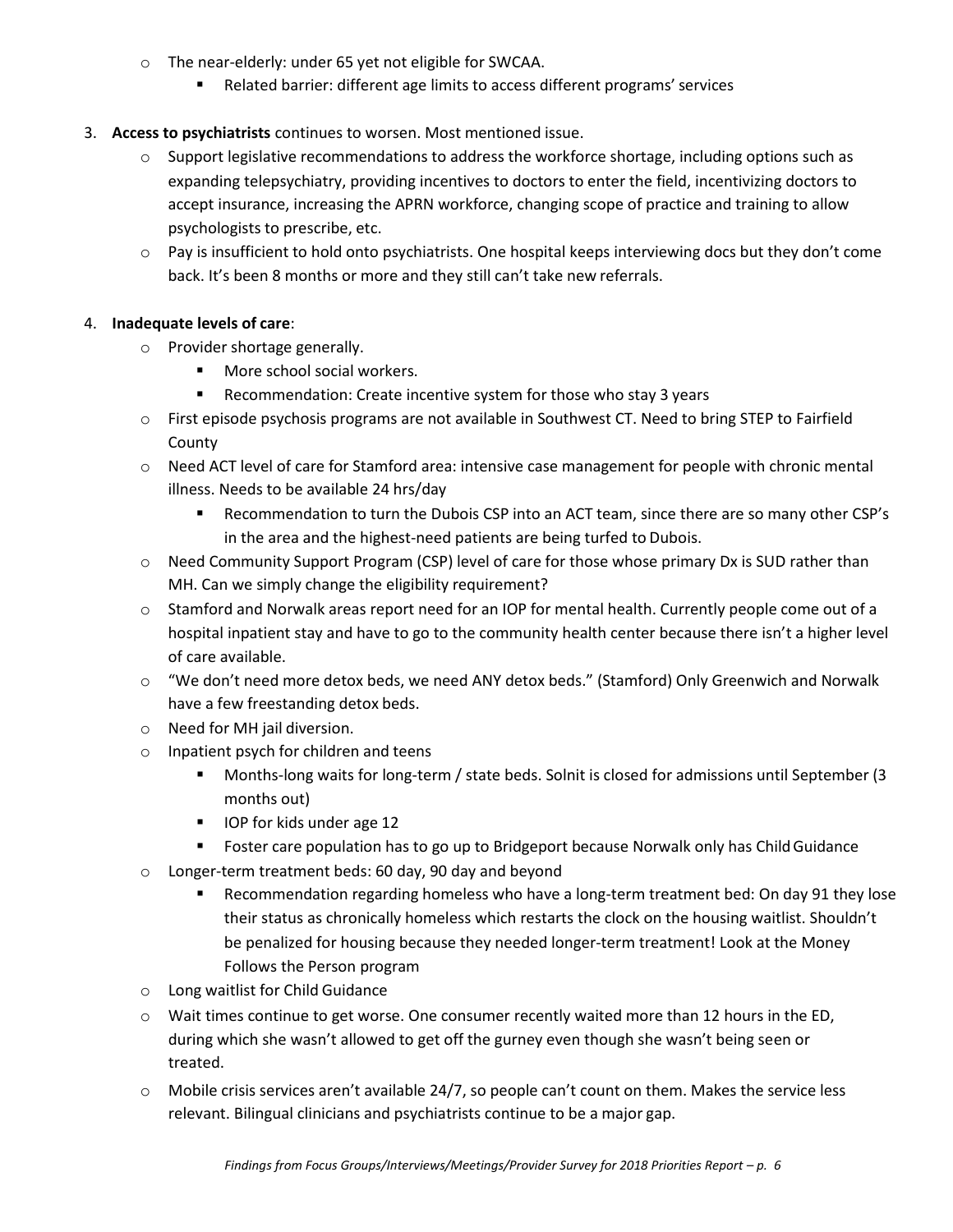- $\circ$  Outreach and engagement is needed for a variety of populations: the homeless, untreated psychosis, hoarders, young adults with "failure to launch" who are isolating at home, older adults.
	- Need a HOT team that focuses on mental health
	- **Recommendation: Create a mobile outreach program consisting of peers**
- o Care coordination such as CCTs.
- o SUD treatment:
	- **If you taper people from opioids, 95% relapse, but we taper them to get them onto** maintenance. Hospitals are tapering/ detoxing people while getting them into rehab. Rehabs *will* take people on MAT
	- One month wait for substance inpatient beds so people get discharged from detox knowing they're probably going to end up there again
- o Need more Double Trouble in Recovery support groups
- o More work to address trauma across the board
	- **IF In Bpt especially, addressing root causes and also impacts of violence**
- o Need for mid-level supported group homes for adolescents / YA / adults
- o Mobile bus in Norwalk is understaffed, needs APRN
- $\circ$  Need services that are mobile e.g., med mgmt. in the community
- o Need more peer counseling
- 5. **Anxiety and suicide are increasing. Need quicker access to care in acute cases**. Consumers in crisis have to be suicidal to get a bed and then are discharged within 48 hours; the hospital stay doesn't solve anything (but costs a lot!) Recommendations:
	- o Create drop-in mental health centers.
	- o Set up a room for APRN at the homeless drop-in.
	- o Create mobile mental health clinics.
	- o Create respite programs to divert from hospitals.
	- o Raise awareness of alternatives to drugs for anxiety / depression.
	- o Introduce legislation to ban direct-to-consumer marketing of pharmaceuticals. This will generate a nationwide conversation.
- 6. **Insurance** is not covering as much as in the past: discharging people before they're ready. Providers who don't take insurance, especially Medicaid. Deductibles growing. Prior authorization for 28 days and IOP
	- $\circ$  Commercial plans don't cover needs for SMI. Young adults with schizophrenia are better off going on Medicaid.
	- $\circ$  Very hard to get admitted to a hospital for psych. One consumer jumped in front of a moving vehicle and was sent to the hospital but since she was fortunately not hurt and "I don't look like I'm depressed" was released the next day.
	- o Clinicians who take HUSKY, esp in suburbs.
	- $\circ$  Recommendation to support the mental health parity bill when we reintroduce it
	- o Private insurance doesn't cover case management. St Vincent's referred one consumer to an external case management program which charges \$300/hour.

#### 7. **Need a family approach**.

o Grandparents putting grandkids through school, whose biggest stressor is their adult child with COD.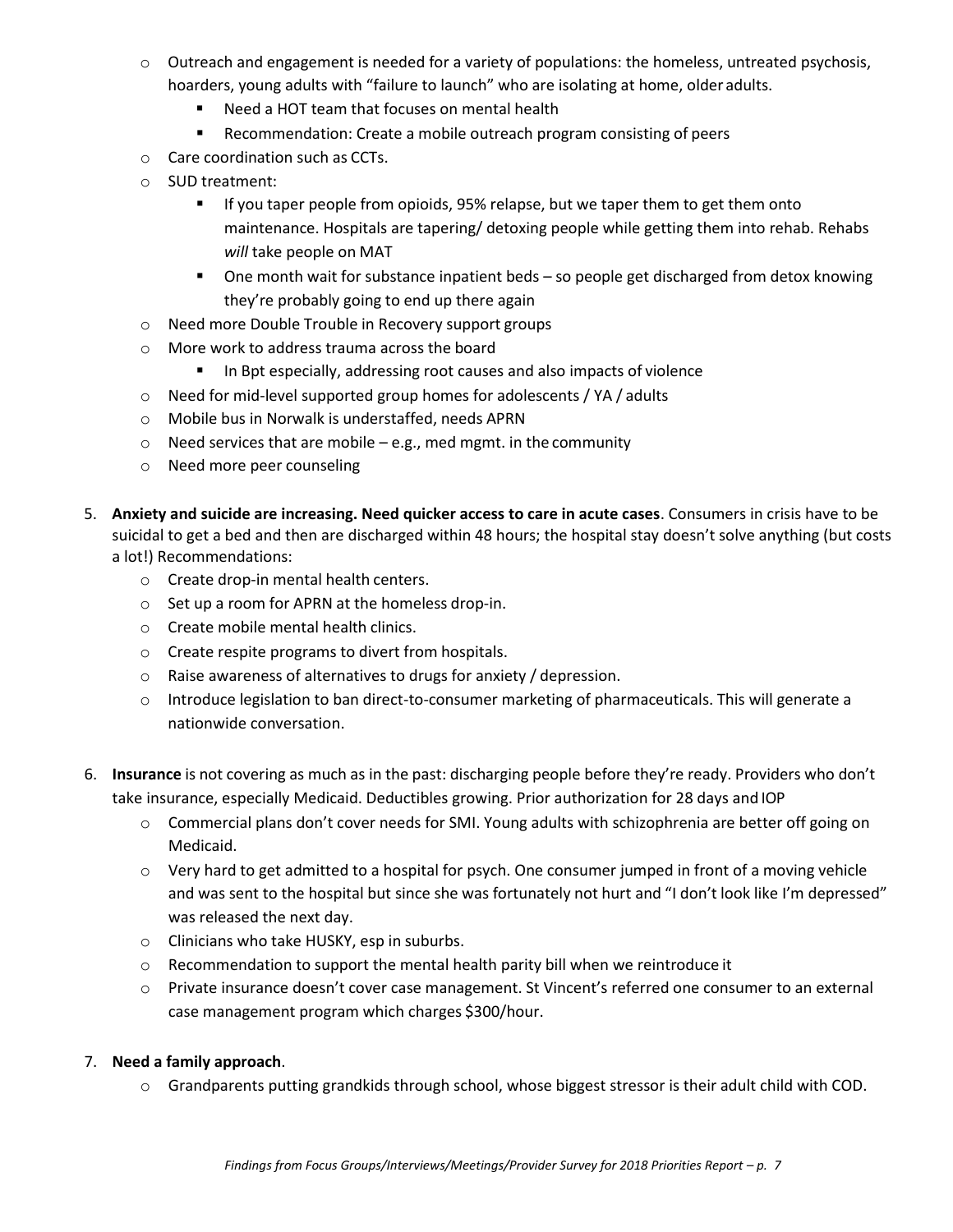- $\circ$  Child Guidance treats kids as patients and helps parents, but family members are sometimes the underlying cause for the child's problems. But HUSKY will cover the child but maybe not theparents.
- $\circ$  If a child with mental illness ages out of their school system or DCF, their only options are DMHAS or their parents. If their family doesn't put them on state insurance they can get stuck with trying to help their kid with no resources. "The only way for them to get help then is if they're homeless."
- $\circ$  Blend funding streams for kids, parents, etc. to bring all resources together to support family.
- o CAC recommends merging DCF and DMHAS.
- $\circ$  CAC recommends identifying other states where the transition from DCF to DMHAS is better.

#### **8. As cited in past reports, wraparound services and case mgmt. are not available outside the state-funded providers – this is especially a gap with young adults**

- o Recommendation: DMHAS programs such as YAS should be targeted to people with severe need that cannot be met in the community, regardless of income – safety net based on illness, notinsurance
- $\circ$  In Maryland, the state agency has 100 slots for case management from the General Funds for individuals with high need regardless of income eligibility. Block grants can allow this. (Statement by SAMHSA auditor at ABHPC focus group)
- o Revisit our proposed legislation from 2 sessions ago to have insurance cover case management for behavioral health
- 9. **Discharge planning** is an area that needs attention. One consumer was discharged from IOP with no appointments and no meds. Was suicidal within a week. Another got out after a year inpatient with no followups. A third was hospitalized three times within a month. She got sent to IOP despite not responding well to group therapy. Recommendations:
	- $\circ$  Change provider policies to ensure a warm handoff, with appointments made together with the client before discharge.
	- $\circ$  Train providers to question clients to determine whether they understand what their next steps are. "What may seem like a warm handoff to providers may not feel like it to families given what they're facing." "I could barely leave the house; how was I supposed to find the IOP?"
	- $\circ$  Ensure clients are provided with peer support resources as well as treatment resources.
	- $\circ$  Ensure clients know where / how / when to obtain their medication refill while waiting for a followup appointment post-discharge.
	- o Offer stipend to agencies to incentivize them to do better discharge planning, including follow up to make sure clients get to the programs where they're referred.
	- o Create preferred provider network?
	- o Families want more information about their loved one's treatment plan. Issue of whether HIPAA requirements are overextended.

#### **10. Prescription Monitoring Program:**

- o Hospital ERs and old-school providers are getting waivers for e-scripts
- o Don't require the log-in to the system this is a barrier to using the PMP
- $\circ$  When pharmacist scans the Rx label, results should just pop up if the patient already got this somewhere else and should flag the date or whether it's too soon for a refill
- $\circ$  Integrate the systems! Start at the doctors' offices because they ask which pharmacy patient uses and can already notice if it's a different one
- o Incentive system for docs who are helping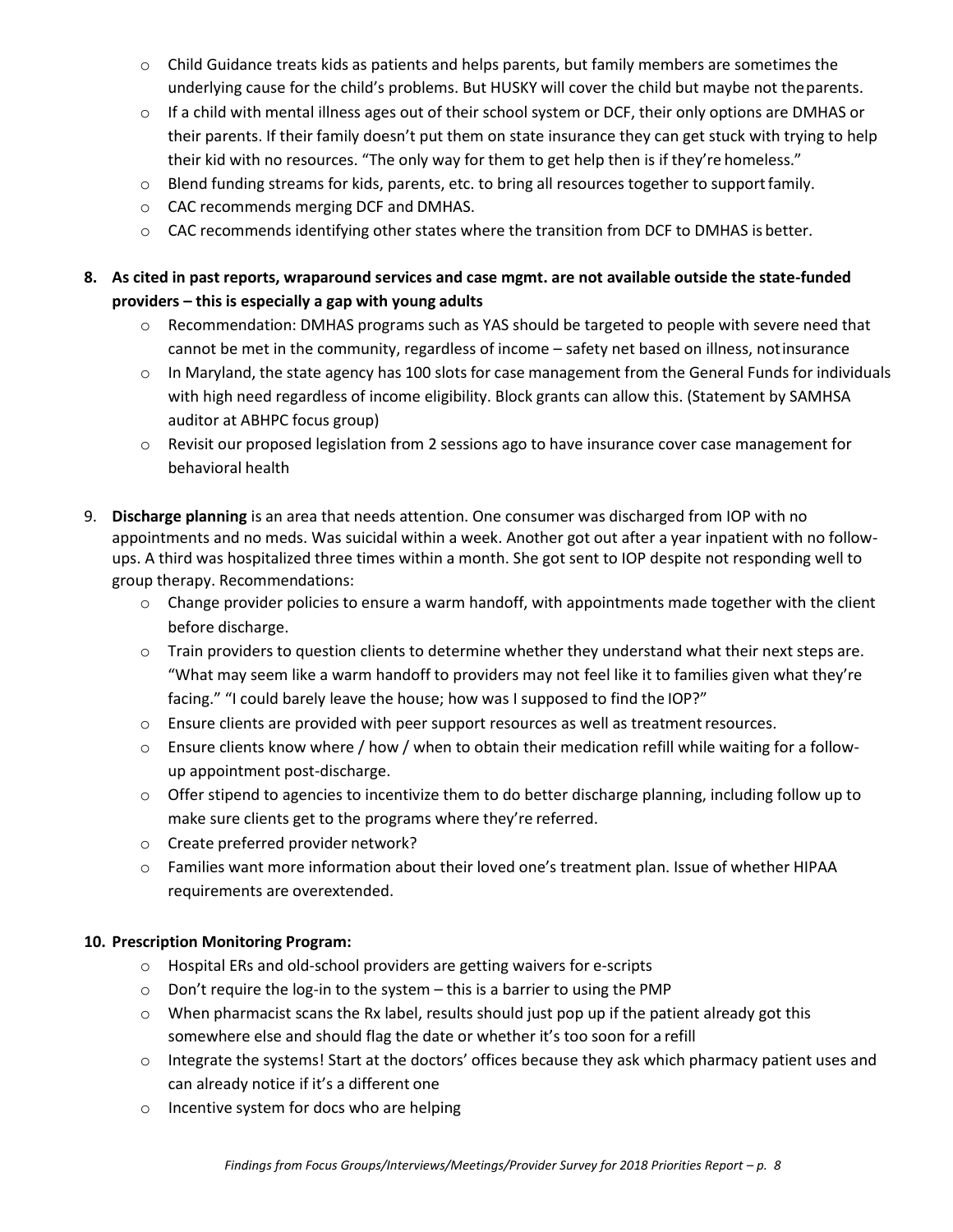#### 11. **Availability**:

- o Make services available when people need them.
	- Many therapists (e.g., DMHAS) work 8:30-3:30pm while people who work are looking for therapy and support when they get out of work.
	- **Many parents ask for more access in the evenings, even if by phone or computer.**
	- Mobile crisis is not available in the evenings so non-professionals have to step in when kids are involved in
- o Primary care docs are forced to do mental assessments on people, prescribe SSRIs, because no one is available, so not being monitored appropriately. "It represents the marginalization of mental health. You wouldn't ask a podiatrist to do something" outside their scope of work.
- o Need more flexibility in program eligibility, so people can get the services they need. Too manybarriers.

#### 12. **Other emerging**:

- o More people are showing up with medical marijuana cards.
- $\circ$  Staff morale is decreasing. "Demand is greater and we are asked to double our productivity, with fewer and fewer resources."

#### **13. Models to expand:**

- $\circ$  STEP! First episode psychosis. Use / expand block grant dollars for this. Cost saving.
- o Patient Centered Medical Homes (PCMH)- as at CHC, Optimus. More holistic. Determine patient's risk level, put on HUSKY+ and access wraparound programs. Primary care is the nucleus. Higher reimbursement rate; provider given more time to discuss these patients. Predicted riskdecreases!
- o Behavioral Health Homes at DMHAS
- $\circ$  Homeless Outreach Team but needs to be made a priority, not an add-on to someone's main job. Needs to have a skilled MH worker.
- o Community Care Teams (CCTs).
	- Make CCT a priority. In Stamford navigator gets pulled for other duties. Bridgeport no longer has a navigator.
	- Need APRN on CCT teams.
	- Need peer on CCT teams in Bridgeport and Stamford.
	- Stratford expanded CCT to the community level by creating "C2."
- o Recovery Coaches in ED.
	- Also similar program for MH peers (RSS's) in ED.
	- Ensure Recovery Coaches have adequate training around MH resources, not just SUD.
- o Community Health Workers. Currently working on demonstrating ROI to get buy-in fromhospitals.
- o Have a continuum of care within agency to facilitate referrals (e.g., RNP)
- o DBT curriculum
- o More Eastern perspectives and holistic self-care models. (Holistic Wellness Center like Toivo)
	- Medicaid won't pay for meditation despite evidence base)
- o Peer respite like Afiya in Western Mass for hospital diversion / crisis & respite care
- o More use of injectable meds for homeless, psychosis
- o Increase use of apps [https://newsroom.uw.edu/news/phone-app-effectively-treats-mental-illness](https://newsroom.uw.edu/news/phone-app-effectively-treats-mental-illness-study-shows)[study-shows](https://newsroom.uw.edu/news/phone-app-effectively-treats-mental-illness-study-shows)
- o Hot Spotter program used by Norwalk CCT.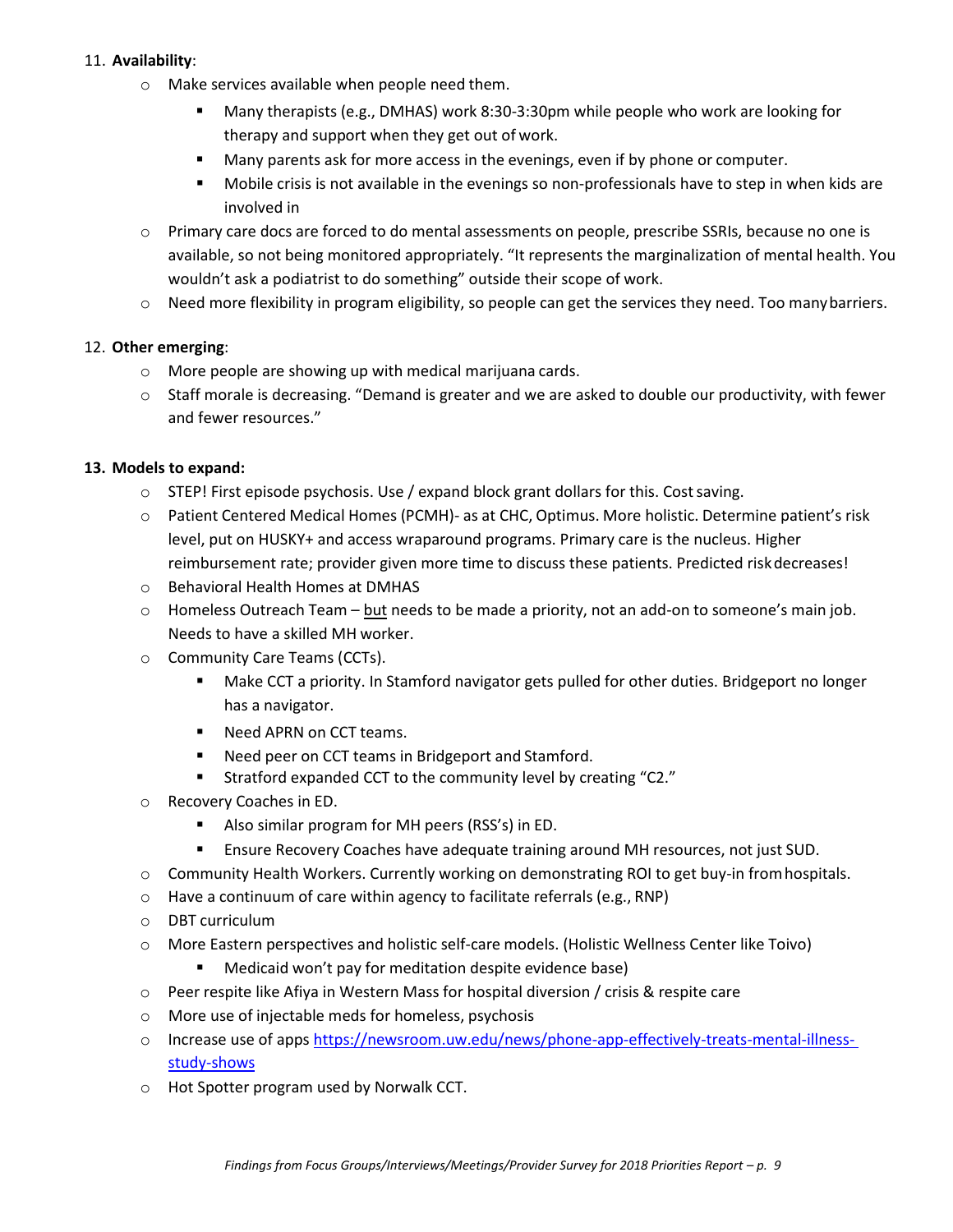### **III. RECOVERY SUPPORTS**

#### **A. New Resources/ Getting Better:**

- Smilow Life Center is a new service center in South Norwalk developed by Open Doors to provide training programs, temporary housing, and in the near future a health clinic.
- The Access Line was recognized by the Norwalk CCT as being a wonderful resource for consumers and providers, even on weekends, although shortly after the focus group there the Access Line was cut back and could no longer take patients directly to rehab unless from detox. However, the Stamford CCT had forgotten it even existed because their initial experience with it was negative so they stopped usingit.
- SMART Recovery model is being rolled out throughout CT due to the CROSS and ASSERT grants. In SW CT, we started a SMART group for teens in Fairfield. We are launching a Family & Friends group as well as Spanishlanguage groups online in September.
- In Norwalk, the CCT noted that the hospital is doing more and also that community connections have improved since the CCT hired a peer to be out in the community (this is different from the CCAR Recovery Coach in the ED model) and since MFAP started the needle exchange. Part of the effectiveness is that there is no bureaucracy or eligibility requirements: just call them and they come help with any social issue, not limited to MH or SUD. Need more unrestricted support / case management!

#### **B. Gaps / Emerging Issues / Getting Worse:**

- Need for CASE MANAGEMENT!
	- $\circ$  Move DSS back to Norwalk. (Although CAAWC does a good job and DSS is on camera at the Norwalk Public Library for drop-in at specific times.)
	- $\circ$  Patient navigation. Need for people to follow clients, go to their homes, bring people to appointments, fill med box.
	- $\circ$  CSP fills the gap a bit but quality varies, eligibility is a barrier, focus is on skills building, so many regulations about the fidelity model of CSP and ACT. "Need to make those boundaries moreporous."
- Supported / supportive housing
- Support legislation and funding to expand peer support programs.
	- o Models like New Reach's former SAMHSA contract where peers could be attached and housing providers could tap into them (mainly for SUD, but for other help as well).
	- $\circ$  Include contractual requirements that providers hire and incorporate peers into all their teams.
	- $\circ$  Do a cross-walk of the AU and CCAR peer training programs to compare content areas and evaluate the effectiveness of each program and the competencies of graduates. Explore creating one integrated curriculum that provides skills in both mental health and substance use disorders.
	- $\circ$  Develop a career path for trained peers who want to move up to a higher level position without becoming a clinician.
	- o Peer-run respites like Afiya
	- $\circ$  Revisit our proposed legislation from 2 sessions ago to have all types of insurance cover peer support services for behavioral health
	- o More social rehab, more/ expanded clubhouses
- Fill the support group gaps:
	- $\circ$  There are no free local support groups during the daytime, and both the SWCMHS consumer warmline and the JRB Young Adult Warmline are only available in the evening.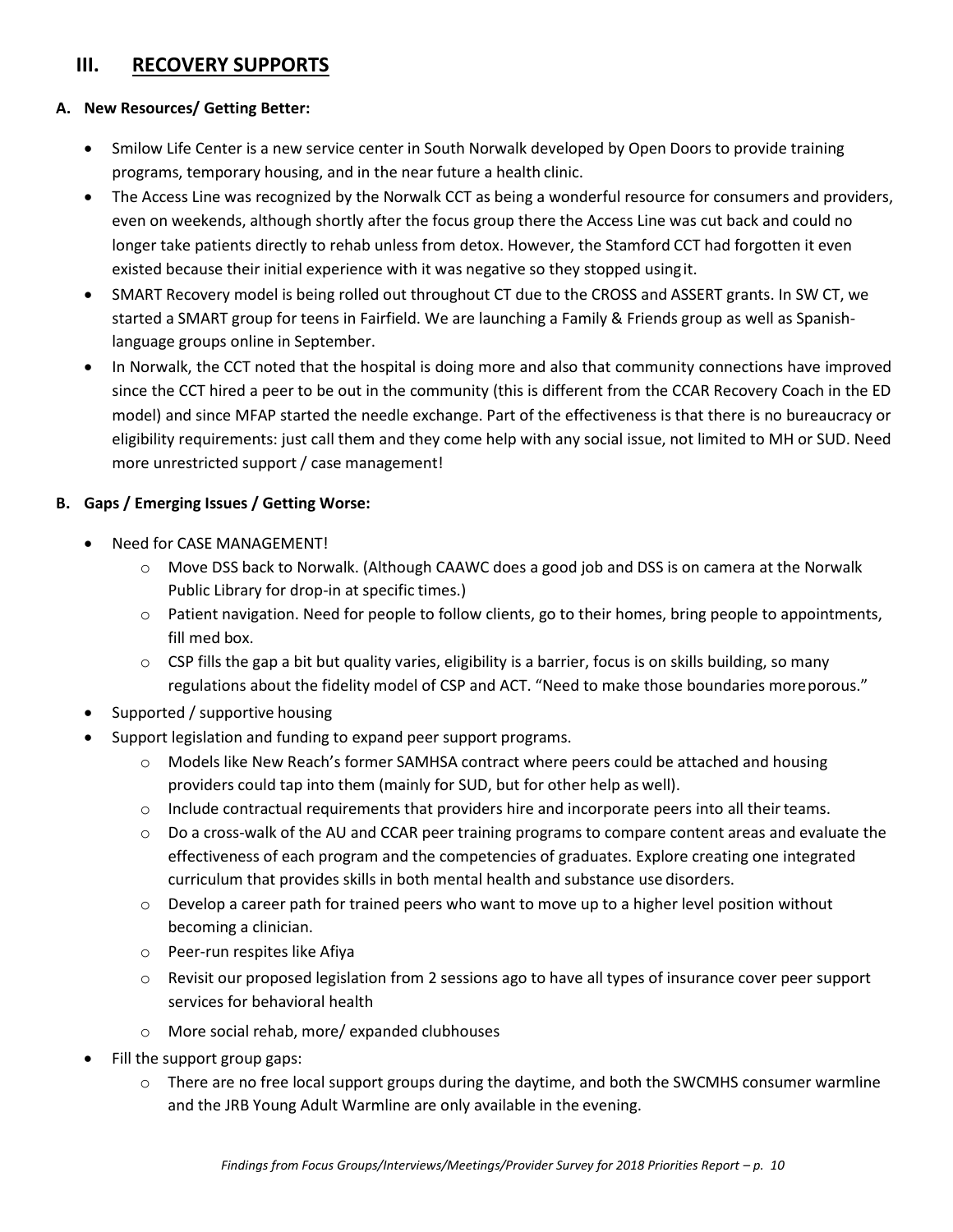- $\circ$  There are no bereavement support groups for families who have lost someone to the opioid epidemic.
- o There are no weekend groups.
- $\circ$  More support groups outside AA where people can share skills, strategies and experiences. (Refer to list of peer support groups in region – there are other models, though not many groups.)
- o More support groups for families and youth
- Sober housing is a wild west. Desperate parents are paying \$8000/month for glorified babysitting. People are dying from the drugs they get in their "sober living" home. There are no evaluative criteria beingused.
	- $\circ$  Create a voluntary evaluation program such as the one CCAR proposed 2 years ago.
	- o If DMHAS can't fund it, seek private funding e.g., Face Addiction.
	- o Create simple "yelp" type website to allow crowd-sourced reviews. This would require very minimal staffing.
	- o Sober housing could be linked with farming in Easton: "horticulture therapy."
	- $\circ$  More group support opportunities where people can start to build a sober support system.
- Expand the DMHAS Access Line so it can take people to rehab from community not just from detox.Develop /disseminate new promotional materials to raise awareness of this resource.
	- $\circ$  Recommendation to expand the Access Line so it can also answer questions about which providers take HUSKY C or Medicare, who has inpatient beds.
	- $\circ$  Link the Access Line and bed registry funding / staffing and integrate more tightly.
- Provide more education for people when they begin receiving community services. Better handoffs. More referrals to peer programs and recovery supports, warmlines, etc. not just treatmentoptions.
- More harm reduction: "Everybody preaches it and nobody pays for it."

#### **GENERAL**

#### **Gaps / Emerging Issues / Getting Worse:**

- Basic needs are the most important issues. (Cited by CCTs, Beacon, others)
	- o Supported housing is essential.
	- o Rental assistance, security deposits
	- o Emergency discretionary funds.
	- o Medication funding assistance.
	- o Need for transportation assistance: bus passes, Uber passes…
	- o Veyo transportation system is a nightmare.
	- $\circ$  By 2020, national legislation says undocumented clients will have to have a verified address for a real ID. Getting the necessary paperwork is a huge task – who will provide?
	- $\circ$  NB: "Doctors don't ask social determinants of health questions because they don't want to deal withit."
- Recommendation: Increase case management funding, embed case management into all health and BH access points, and ask about basic needs.
- RSS feedback to DMHAS:
	- $\circ$  NO more new initiatives. Lack of follow-through is disheartening and only highlights the lack of transparence and collaboration that exist in the agency.
	- o Use the knowledge of peers on staff to educate other staff and become more recovery focused.
	- o Listen to service recipients. The DMHAS consumer survey does not capture the true story.
	- o Stop taking money from where it is most needed.
	- $\circ$  Better elder care and education for older adults to reduce stigma and access treatment.